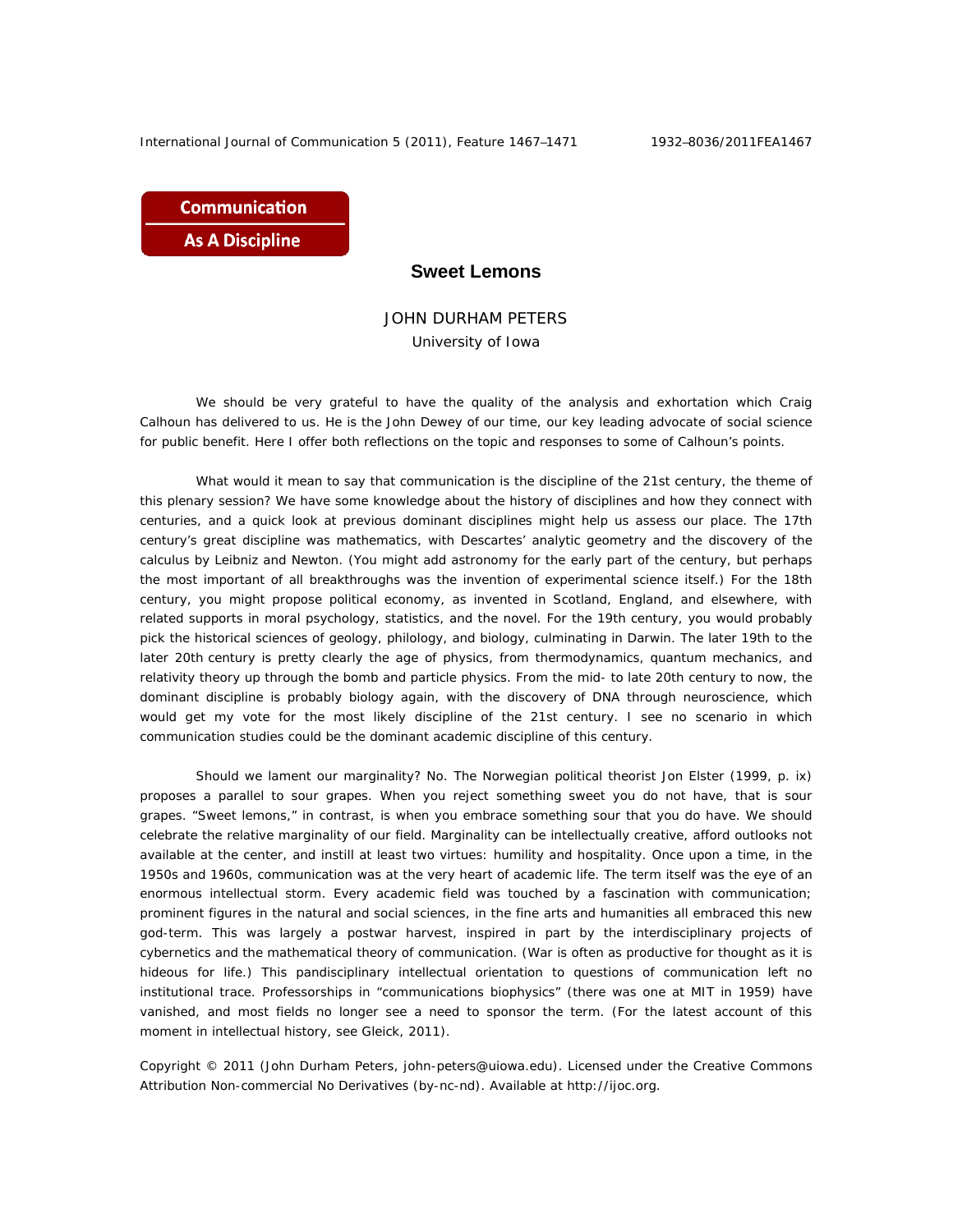What did happen around 1960 was that enterprising people like David Berlo in speech and Wilbur Schramm in journalism realized that they could modernize their fields by taking advantage of all the excitement about communication. They and others seized upon this alluring term to create legitimations for what they were already doing (in Berlo's and Schramm's cases, the social psychology of interpersonal or mass communication, respectively). This was a smart move, but it left us eternally ever after with a structural mismatch between intellectual ambition and institutional standing. As a self-conscious field, communication research was more or less founded in a moment when communication indeed was everything. Today, the urgent interdisciplinary interest has largely waned, and that leaves us with a kind of permanent identity crisis, at least if our model is that of a standard field.

Part of our recognition problem, then, owes to shifts in intellectual fashion. Communication is still, of course, a very resonant word on the popular level, but I don't see the same kind of broad intellectual fascination around it as was evident 50 years ago. Its vernacular use outstrips its academic use; communication as a theme has migrated to therapists, coaches, and politicians. It serves as a magnet for undergraduate interest, but we should not, as Calhoun is right to note, bank on that interest forever. Communication studies appeals to students who are curious about their worlds but want to be employed (a fully reasonable, if often prematurely formulated wish), and Calhoun is on the money when he says "communications programs interestingly reinstate elements of a liberal arts model with a partially professional framework," thus blending new and old models. Thirty years ago, when I started teaching in this field, my students wanted to be on television; today, they want to be wedding planners. Many of my students admit that their major would be business if they could handle the math. Communication studies serves as a back-up option, and thus, as Calhoun notes, a cash cow for many universities (and we certainly do not want to be seen as service departments). As things currently stand, we communication professors perhaps benefit from a kind of structural bad faith vis-à-vis the professional ambitions of our undergraduates: we profit from their misconceptions about what we have to offer. And yet people go to universities for all kinds of reasons and walk around with all kind of crazy things in their heads, so I think we have the opportunity to "seducate" our undergraduates—to seduce and educate them into thinking of our field as something much greater than they suspected. Such alchemy is what all education is about. As Gayatri Chakravorty Spivak (2004) famously said, liberal education is the "uncoercive rearrangement of desires." All fields face some misalliance of student and faculty interest. With our funny mix of the professional and the liberal arts, the problem is simply more acute.

The key challenge facing the field is how it organizes itself, not how it thinks about itself. In this, Calhoun is right. (The move is reminiscent of Dewey, who argued that the problem of the public was one of community before it was one of concepts.) It has long been obvious that we do not need a better or clearer definition of communication. No one really knows what communication means, but we might celebrate what theologians call "kenosis" or divine emptying of our central term. Mature fields rarely have clear self-definitions. Since when do psychologists worry about the soul? No biologist that I know can provide a satisfactory definition of life, or thinks of that as a particularly important question. Russell and Whitehead spent a few hundred pages proving that  $1+1 = 2$ , but mathematicians since have largely given up on defining numbers. A number, according to Russell and Whitehead, is a special class or set, but once you go there, the recursive contradictions start to pile up, as Gödel showed most famously. Mathematics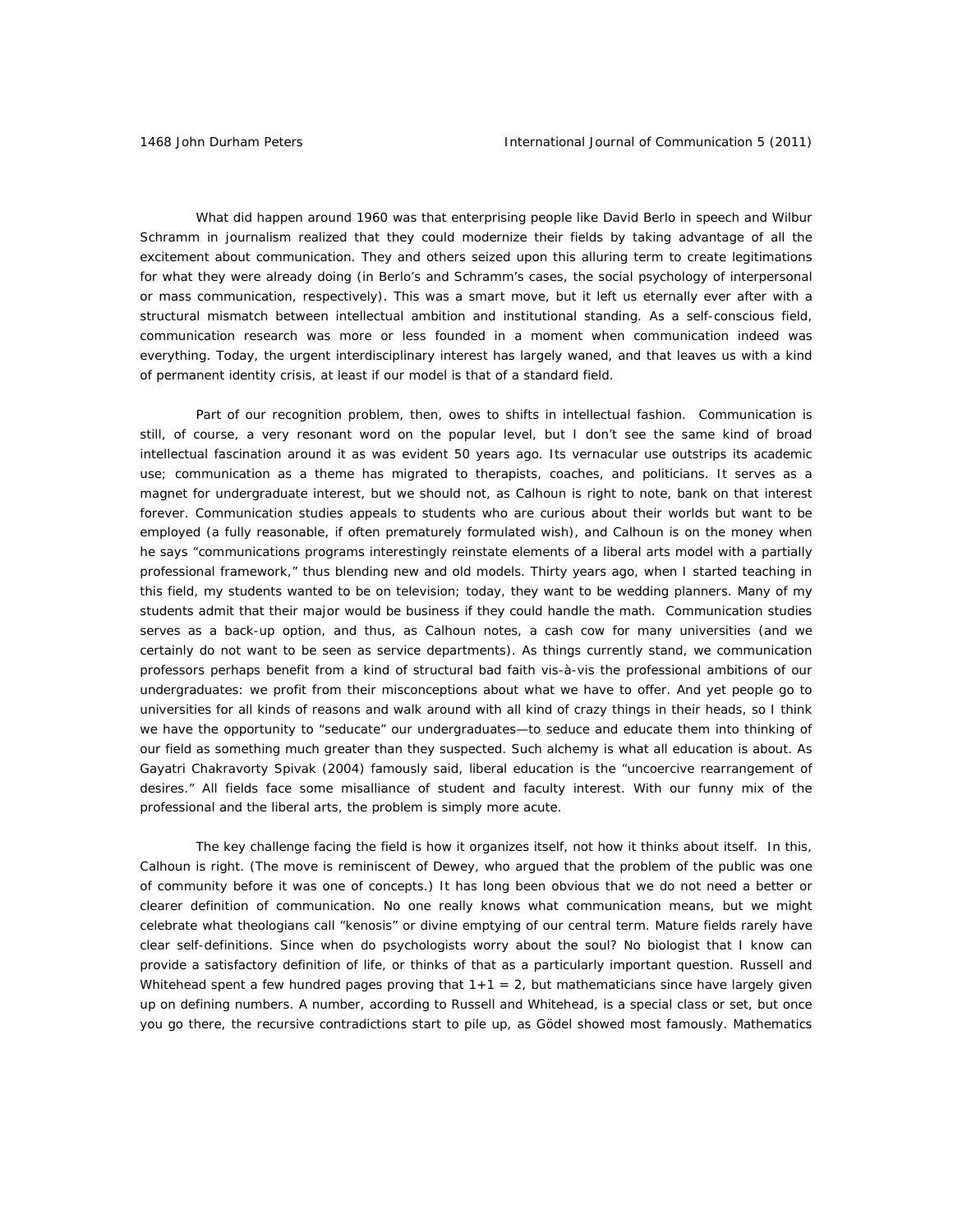did not collapse before the abyss of paradox; the discipline became more pragmatic, learning to do interesting things without foundations. Whitehead himself famously said, "The last thing to get fixed in a science is its foundation." Such fixing seems perpetually postponed in most flourishing areas. Just because flourishing fields often have loose self-definitions, of course, does not mean that all fields with loose selfdefinitions are flourishing. But I do not think the definitional hollowness at our center is prima facie evidence of failure. Sometimes vagueness, said Ludwig Wittgenstein, is precisely what we need.

Calhoun's tough love comes in his critique of our internal organization. His message about building lateral ties inside the field is hard to hear because it's basically a call to get along with your neighbors. His advice to connect with the people who we know all too well is good advice—and hard to carry out. In both travel and intellectual life, it is tempting to look abroad first. Destinations that are not our own are always romantic. All communication scholars know excruciatingly well that our "integrative theoretical discussions" are "relatively weak," but few of us have any clue how to improve them, having spun so many wheels and wrung so many hands over the years. Calhoun is right that our sense of intrafield loyalty is generally lukewarm (while subfield loyalty is often intense), our social capital and network density are patchy, and our public image and visibility are poorly managed. We will never have the coherence of MBA programs, an example Calhoun fruitfully suggests for our consideration, simply because "business" demarcates a much more coherent domain in the real world than "communication" ever will. Obviously, business is a lived practice, and its academic study is as many-splendored as any other field, but it has the overall clarifying mission of making money. If we say that our mission is "making meaning," the relative unclarity of our raison d'être is self-evident. (Alas.) Certainly, much has to be done to secure resources within universities in the struggle for recognition, and as a recent department chair, I don't underestimate the importance or difficulty of this work. But this work seems to be more fundamentally political than it is intellectual—the building of institutions rather than of ideas.

Another potential source of the field's prestige problem is our significant female enrollments. In university life, feminized fields lose prestige. Obviously, I am not endorsing the patriarchal bias of the spoils system in higher education, but the phenomenon is very well documented; for example, sociology and social work were once the same field in the era of Jane Addams, but later split along gendered lines, and there's no question which field has more prestige today. (Cause and effect are, as always, hard to sort out here.) There is, unsurprisingly, a gendered dimension to the organization of knowledge as there is to everything else. Economics, which Calhoun recommends as one potential model, is a field where you all but need a Y chromosome to gain admittance. Economics has a masculine style, as Deirdre McCloskey, my former Iowa colleague, has shown in both her writings and her own life, protesting in the most vivid way possible against her field's masculinist vision. Feminized fields with practical orientations are "fluffy"; masculinized fields with abstract theoretical models are "robust." Undergraduate enrollments overall in the United States and elsewhere are trending female, and as men gravitate to business and engineering, other majors take on largely female enrollments. In my anecdotal experience of 25 years at the University of Iowa, my courses once had 50–50 women and men, and now it's more like 80–20, and sometimes 90–10. This demographic shift has implications that we have rarely considered programmatically. It is certainly an opportunity we can embrace. We have been taught by a coalition of feminists, race theorists, postcolonial theorists, and Canadians that those on the outskirts of power have no choice but to develop "double consciousness." The marginal have no choice but to understand both the masters and themselves. Being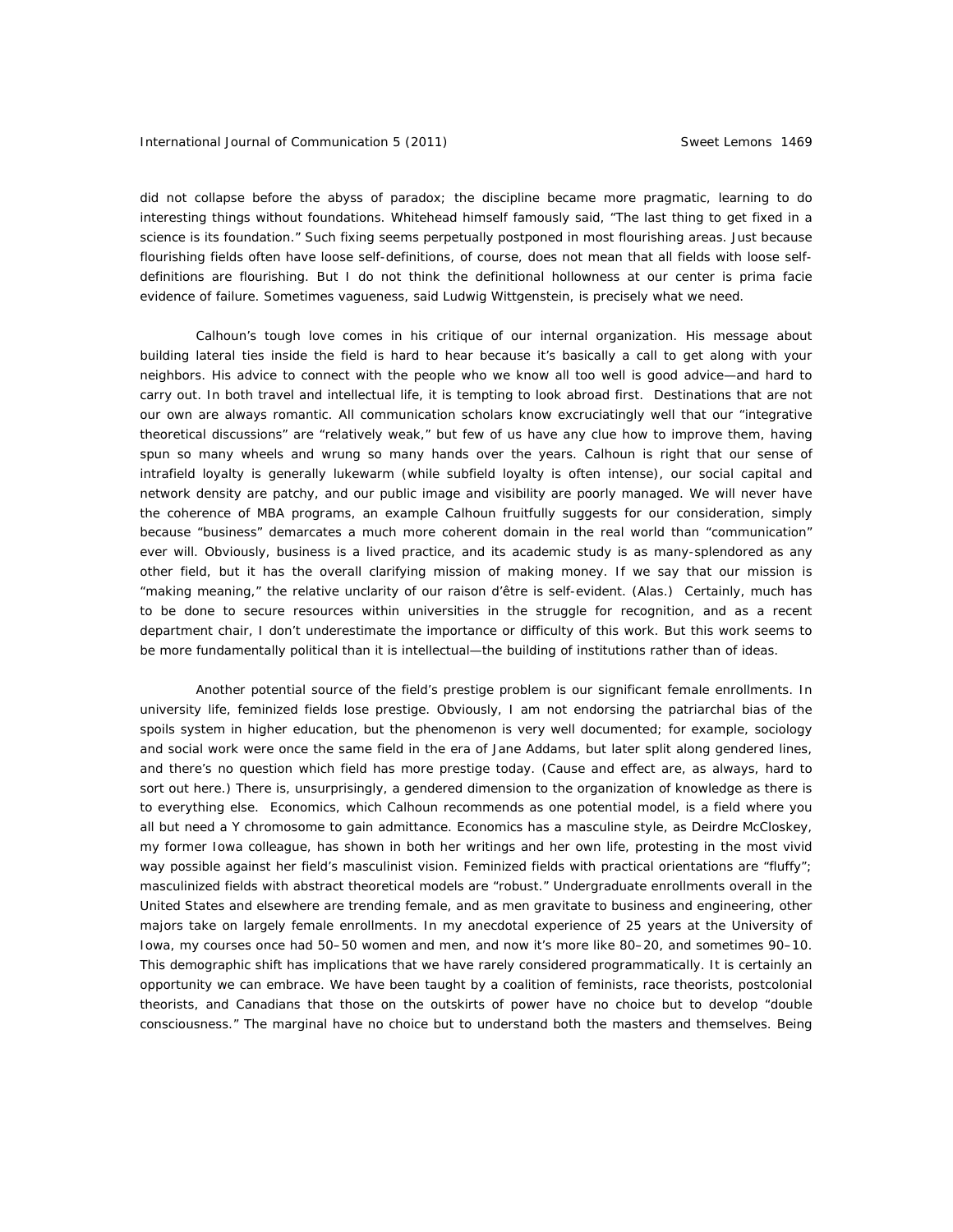aligned with power can be hazardous to your epistemological health, because the rulers only have to know their own minds. Marginality, though it can be risky, invites a flexibility and plurality of ways of seeing the world. What if our disciplinary model were a network, or diaspora, or rhizome, rather than fortress, or nation, or corporation? What if communication studies were to embrace its feminine side more explicitly?

My proposal is that communication studies should abandon the quest for a center and profit from its place along the edges. Once upon a time, communication studies wanted to be a traditional kind of field, designed as a nation state to match and compete with other fields. That project failed and I think we should stop trying; Calhoun is absolutely right that we should abandon our "discipline envy." We live in a world of asymmetrical markets. In the world of academic disciplines, communication studies is not the dominant power, and it shouldn't pretend to be. Looking at imports and exports (i.e., who cites whom) will always produce resentment by showing that we are derivative and ignored. But regions and cities are almost always more interesting places than are nations. Perhaps our field's tendency to look abroad for inspiration is a sign of a weak "national economy," or perhaps we have the gift of hospitality. Peripheral countries have the choice of being provincial or internationally minded. Elsewhere, I've suggested that we cultivate a "small-country cosmopolitanism" (Peters, 2008)—the we-try-harder habits of mind that emerge when you know you inhabit an edge-space. In life and inquiry, most of the most exciting stuff happens on the edges where the border crossers deal and the songbirds sing. We might embrace our "Mercurian" identity (Slezkine, 2004)—Mercury being the Roman god of trade, travel, rogues, and of course, communication. Mercurians, for Slezkine, are minorities who inhabit the in-between spaces and specialize in productive and dangerous trades. There are certain advantages to being a minor player. You get to learn many tongues and host strangers from all over. You learn not to take yourself too seriously. You cultivate ways of thinking that go counter to the hegemonic powers. To be a minority can be very dangerous in a time of pogroms, no question, but there is a wealth of networks, as well as a wealth of nations. The first fits us better.

I think our best bid for being taken seriously is not to look inward as a field, but to deliver work of the absolute highest quality. Count me with the anarchists and nomads, with the hunters and gatherers moving through or against the disciplinary systems, and not with the empire builders. Our field has plenty of those already, but it has another more interesting opportunity that I believe we should seize: that of being the general study of edges. If they only knew, our students and deans would recognize border crossing as the most important and useful study of all. To my fellow communication scholars, I say: Let's enjoy our sweet lemons!